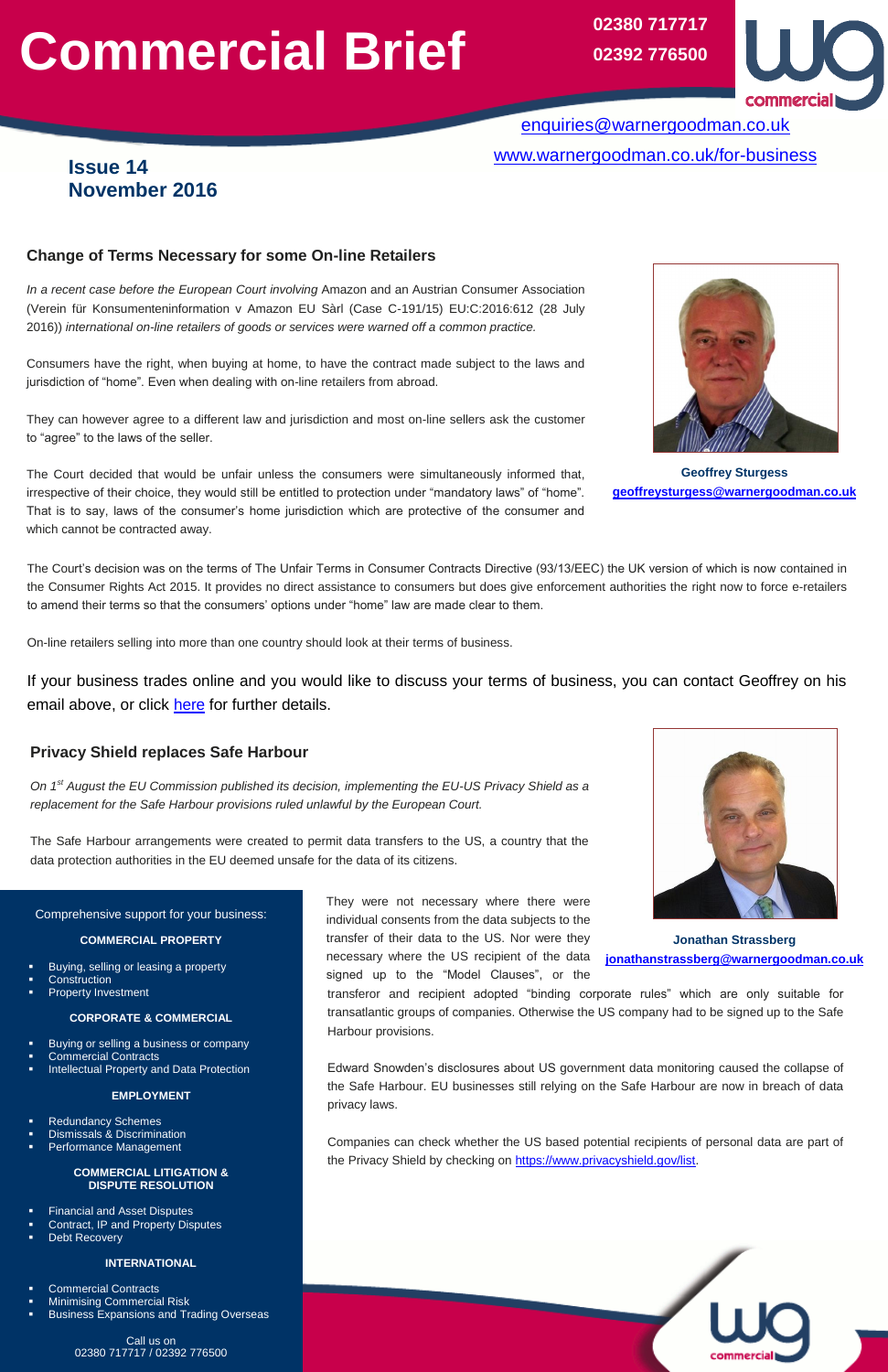

**Emma Kemp [emmakemp@warnergoodman.co.uk](mailto:emmakemp@warnergoodman.co.uk)**

- The overall gender pay gap figures showing both the **mean** and **median** average hourly pay based on the employer's chosen pay cycle e.g. weekly or monthly.
- The amount of male and female employees in each of the four pay bands. These bands are based on the employer's overall pay range which is then divided into four equal amounts.
- The difference between male and female employees' **mean** bonus pay.
- The proportion of male and female employees who received a bonus.

# **Gender Pay Gap Reporting**

*As of 1st October 2016, all large employers in both the private and voluntary sectors are required to publish an annual Gender Pay Report under the Equality Act 2010 (Gender Pay Gap Information) Regulations 2016. Emma Kemp, Employment Lawyer, here explains what these regulations mean and the actions you need to take should these apply to you*.

In this context, the term 'large employer' refers to those with over 250 employees, and includes LLPs, companies, partnerships and any other employing entity. It does not include the public sector. On the 30<sup>th</sup> April each year, starting from April 2017, employers will need to view their number of employees for the preceding pay period in order to ascertain whether they have 250 employees.

If they do fall into this category, the following details are to be compiled into the gender pay report:

Within the Regulations the term 'pay' includes most types of remuneration paid through payroll such as bonus pay, but excludes overtime pay and expenses.

> *Experts across the world are focusing on property laws and how they will stand up to the growing popularity of reality gaming, following on from the global success of Pokémon Go. Helen Porter, Commercial Lawyer, advises business and property owners of their rights when trespassing is becoming an increasing concern.*

Following the analysis of the gender pay report each April, the company findings have to be published within the next 12 months, clearly in English, on the company's website. They must be accompanied by a written statement of accuracy signed by the most senior employee and must be accessible for at least the next 3 years. As well as a written statement of accuracy, employers are encouraged to include an explanation for any pay gaps, and what action they intend to take to address them. Listed companies are also required to include the information in their strategic reports. In order to encourage compliance with the new regulations the government will run checks and publish tables of employers' reported gender pay gaps. They are also considering publicly identifying any employers that have not complied with the Regulations.

If your company has over 250 employees and you will be required to complete a gender pay gap report, you can contact Emma on the email address above, or find further details [here.](https://www.warnergoodman.co.uk/site/people/profile/emma-kemp)

## **How do virtual reality games impact your commercial property?**

Pokémon Go became a worldwide phenomenon in the Summer this year, and for those who are not familiar with the craze, users are directed to certain landmarks and buildings in their area for them to hunt and 'catch' Pokémon Go characters. While the game has been praised by some for encouraging participants to be more active, others are more divided in their response; namely business owners. Some welcomed the additional traffic to their premises and therefore their brand and have even dropped "lures" within their business. For others, the game has posed the risk of potential trespass, or



**Helen Porter [helenporter@warnergoodman.co.uk](mailto:helenporter@warnergoodman.co.uk)** 

unwanted disturbance at the very least.

With the popularity of Pokémon Go and the recent launch of virtual reality headsets from the likes of PlayStation and Sony, it is expected that this is not the last virtual reality game we will see. Digital life will further collide with reality, raising some concerns around the consequences of different game scenarios, such as the virtual violence of Grand Theft Auto.

One of the big issues raised by experts is around where virtual reality and property law meet and the rights of property owners when digital characters or structures appear on their virtual property. Players may be a nuisance if they congregate around a host property, but currently landowners cannot control their property in this virtual world, beyond asking game developers to remove their site from the game.

Where rights are clearer, is when there is a physical presence on land, for example when a player trespasses, whether negligently or intentionally. This allows the landowner to deal with the unwanted intrusion, but can lead to unforeseen responsibilities as well. A landowner or occupier may find themselves liable for any injury caused while virtual reality players are on their private land, whether they are there with permission or not.

To continue reading this article, please visit our website [here.](https://www.warnergoodman.co.uk/site/blog/news/how-do-virtual-reality-games-impact-your-commercial-property)

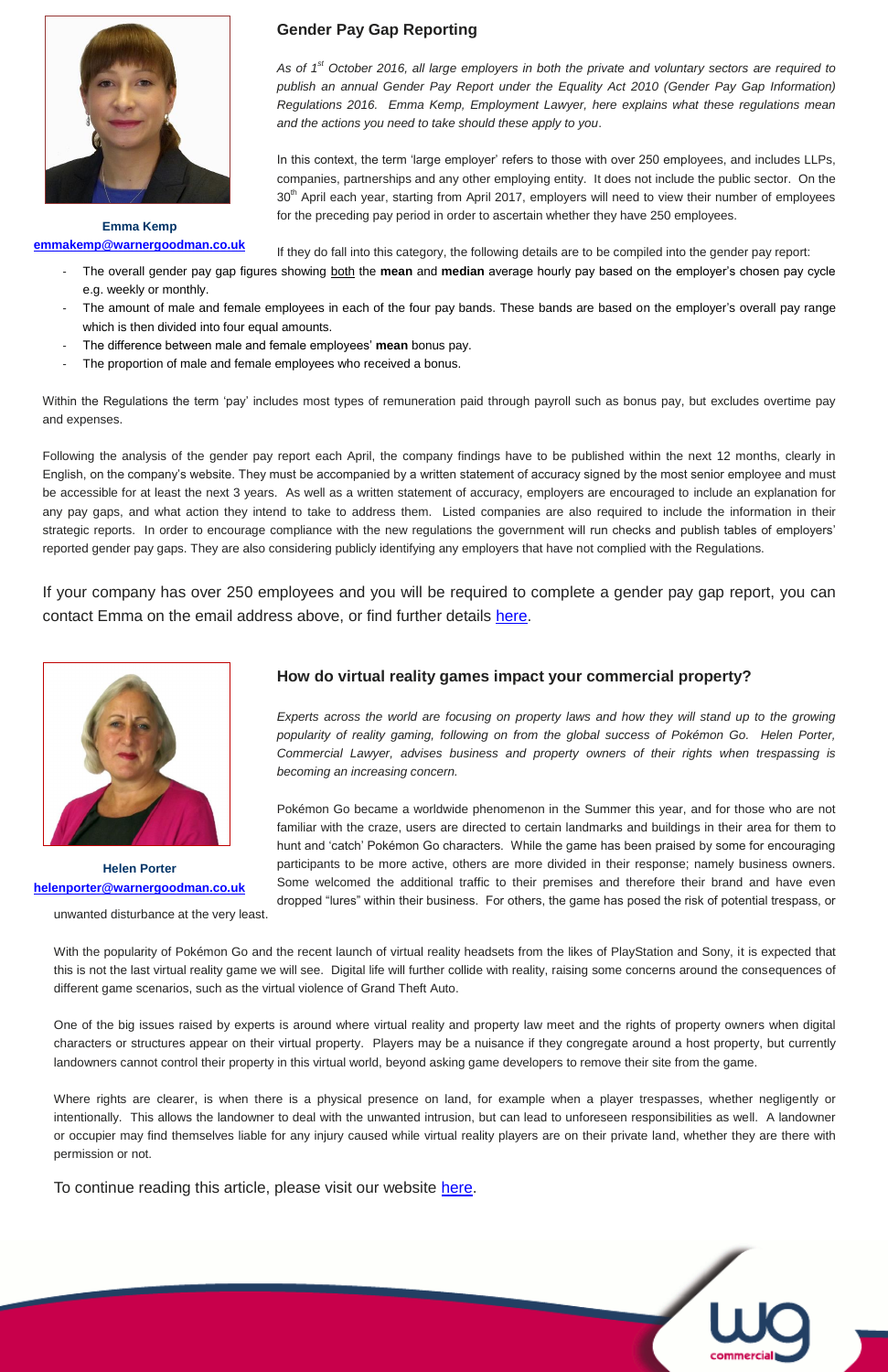## **VAT on intra EU business post Brexit**

*Part of the Single Market is its "customs union"—we don't pay duty on goods or services supplied over internal borders.*

In fact rather than paying duty on many imports we now pay VAT. Importers in EU member states (VAT is an EU tax) self charge VAT on the value of their imports and generally recover the amount paid as input tax in their VAT calculations. The VAT has no real cost to them.

Exporters across EU internal borders can generally avoid charging VAT to their business customers. VAT in the UK will probably survive Brexit as it produces much tax income for the Government. It will however cease to be a pan-European tax so the existing deals — exporter to the UK charges no VAT, importer self charges VAT — will disappear.

Similarly the rules that currently apply to us when we export to outside the EU will in future probably apply to our exports to the EU — no VAT charge by us but the importer will probably have to self charge VAT.



**Georgina Savage [georginasavage@warnergoodman.co.uk](mailto:georginasavage@warnergoodman.co.uk)**



**Geoffrey Sturgess [geoffreysturgess@warnergoodman.co.uk](mailto:geoffreysturgess@warnergoodman.co.uk)** 

If you have any questions about how Brexit could impact your business, you can contact Geoffrey on his email above, or click [here](https://www.warnergoodman.co.uk/site/people/profile/geoffrey-sturgess) for further details.

Once we are no longer part of the customs union, the VAT rules that apply to EU exports to us should be the same as currently apply to other non EU countries. If so, the B2B exporter will charge no VAT. It's speculation but we will probably still have to self charge VAT on imports and will still be able to recover it as input VAT.

Nothing is certain but it looks as though Brexit will have no adverse VAT effects on our trade with the EU. Contracts for the sale or purchase of goods or services between the UK and the remainder of the EU may, however, contain VAT provisions which take account of the current arrangements. They should be reviewed with the aim of producing flexibility, enough to deal with the changes, whatever they are.

# **General Data Protection Regulation: The new obligations for consent and what these will mean for businesses**

gaps in the legislation and its enforcement, and choose to sell contact lists or fail to make it clear to individuals what their data is being used for. These are the type of practices that the GDPR aims to prevent. It does this by introducing several new stringent obligations on businesses that handle personal data and couples them with some hefty penalties for non-compliance. Some of the new obligations could mean significant reorganisation and adjustments in order for businesses to come in line with the GDPR and obtaining consent for the use of personal data is one of the areas which faces significant change.

*The use of personal data in the UK is currently governed by the Data Protection Act 1998 (DPA) which was implemented in order to comply with the European Union's (EU) Data Protection Directive (DPD). The General Data Protection Regulation (GDPR) replaces this current legislation and is in force with effect from the 25th May 2018, in a bid to harmonise practices across all member states. The GDPR is directly applicable and has effect without the need for local legislation. Furthermore, it is going to affect UK businesses offering any type of service to the EU market, therefore the decision for the UK to leave the EU does not mean that businesses are exempt from complying.*

UK businesses have become familiar with the DPA and its requirements when using, distributing and retaining individuals' personal data. There are of course also businesses that take advantage of

Consent is currently a lawful basis for using or transferring personal data and this will not change with the introduction of the GDPR. However, the rules on obtaining, seeking and recording consent have been considerably tightened. As it stands, businesses in the UK can rely on implied consent through silence or inactivity for processing data. This means that certain 'opt-out' practices, such as using pre-ticked boxes, have been sufficient methods of obtaining consent for personal data to be shared.

Under the GDPR this type of implied consent will no longer be permitted. The new regulation requires the individual to make a clear affirmation, action or statement to signify their agreement to the processing of their personal data. This must be a specific, freely given, informed and unambiguous indication of their wishes. Requests for consent must be presented in a clear and unambiguous language which avoids using fine print and burying them deep within privacy policies. Furthermore, prior to the individual giving their consent, they must be advised of their right to withdraw it at any time and their entitlement to request that the business deletes their personal information. The idea behind this requirement is that consent should be able to be withdrawn as easily as it was given. The additional information that must be provided by businesses when obtaining consent is reasonable to do when giving this information on paper, but could prove more difficult in situations where communication is only via the telephone.

## To continue reading this article, please visit our website [here.](https://www.warnergoodman.co.uk/site/blog/news/general-data-protection-regulation-the-new-obligations-for-conse)